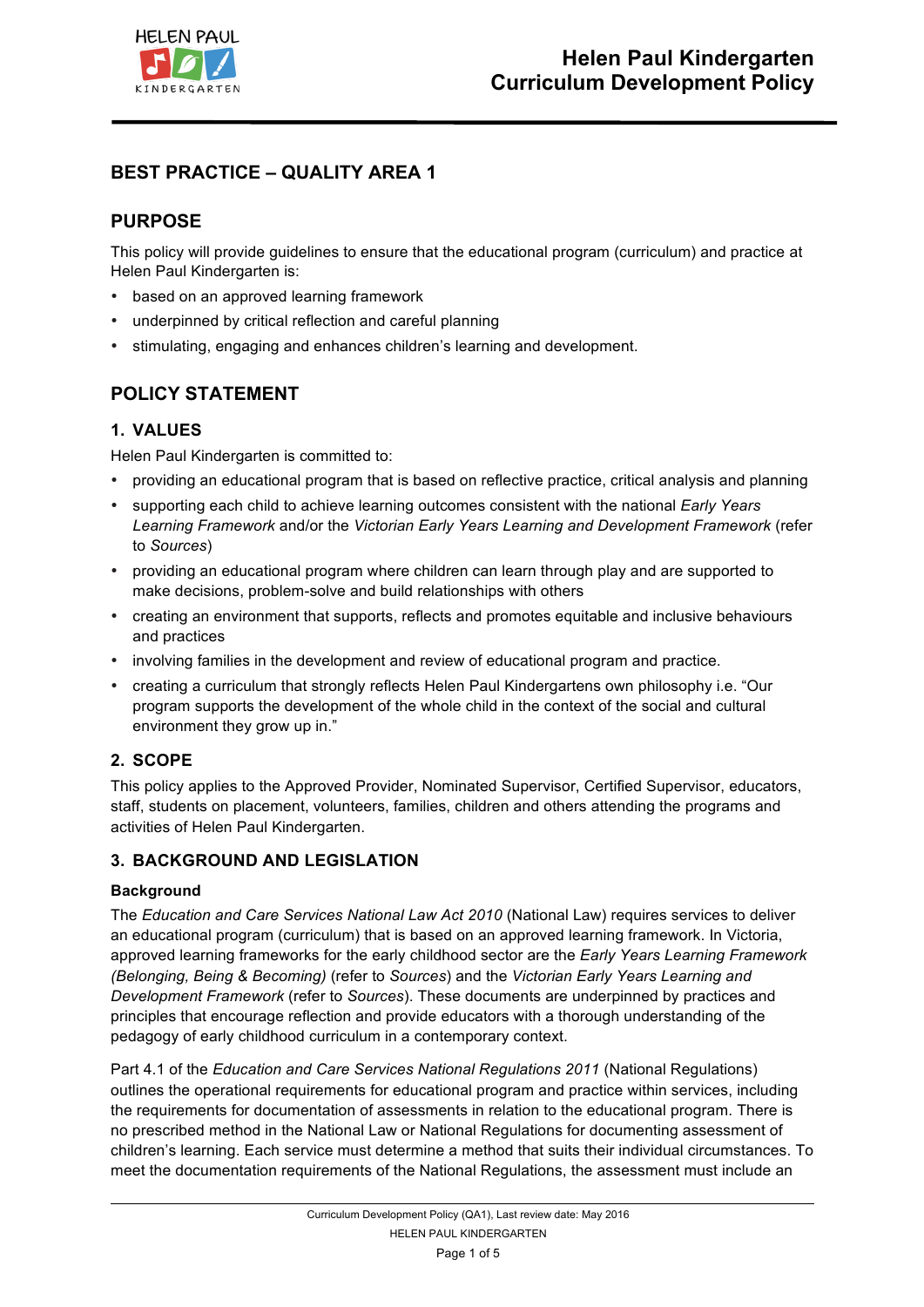

analysis of children's learning. Collecting this information enables educators to plan effectively for each child's learning and development. It can also be used by educators to stimulate reflection on their own values, beliefs and teaching practices, and to communicate about children's learning with children and their families.

The National Regulations require the appointment of an Educational Leader to lead the development and implementation of the educational program (or curriculum) at the service (Regulation 118). This person will have suitable qualifications and experience, as well as a thorough understanding of the *Early Years Learning Framework* and/or the *Victorian Early Years Learning and Development Framework*, enabling them to guide other educators in planning and reflection, and to mentor colleagues in implementation practices (*Guide to the Education and Care Services National Law and the Education and Care Services National Regulations*, p85 – refer to *Sources*).

The *National Quality Standard* is linked to the approved learning frameworks. Quality Area 1: Educational Program and Practice focuses on "enhancing children's learning and development through the:

- pedagogical practices of educators and co-ordinators
- development of programs that promote children's learning across five learning outcomes" (*Guide to the National Quality Standard*, p20 – refer to *Sources*).

The educational program must also be underpinned by the service's philosophy.

### **Legislation and standards**

Relevant legislation and standards include but are not limited to:

- *Education and Care Services National Law Act 2010*: Sections 168, 301(3)(d), 323
- *Education and Care Services National Regulations 2011*: Regulations 73–76, 118, 148
- *National Quality Standard,* Quality Area 1: Educational Program and Practice
	- − Standard 1.1: An approved learning framework informs the development of a curriculum that enhances each child's learning and development
	- − Standard 1.2: Educators and co-ordinators are focused, active and reflective in designing and delivering the program for each child

## **4. DEFINITIONS**

The terms defined in this section relate specifically to this policy. For commonly used terms e.g. Approved Provider, Nominated Supervisor, Regulatory Authority etc. refer to the *General Definitions* section of the Policy Folder.

**Approved learning framework:** A document that outlines practices that educators and co-ordinators must use to support and promote children's learning. The *Early Years Learning Framework (Belonging, Being & Becoming)* and the *Victorian Early Years Learning and Development Framework* are approved learning frameworks for use in Victoria (refer to *Sources*).

**Critical reflection:** Reflective practices that focus on implications for equity and social justice (*Early Years Learning Framework*, p45 – refer to *Sources*).

**Curriculum:** All interactions, experiences, activities, routines and events, planned and unplanned, that occur in an environment designed to foster children's learning and development (*Early Years Learning Framework,* p45 – refer to *Sources*; adapted from Te Whariki).

**Each child:** A phrase used in the *National Quality Standard* when an individualised approach is warranted and educators are required to modify their response to meet the needs of an individual child. An example is 'each child's current knowledge, ideas, culture and interests provide the foundation for the program'.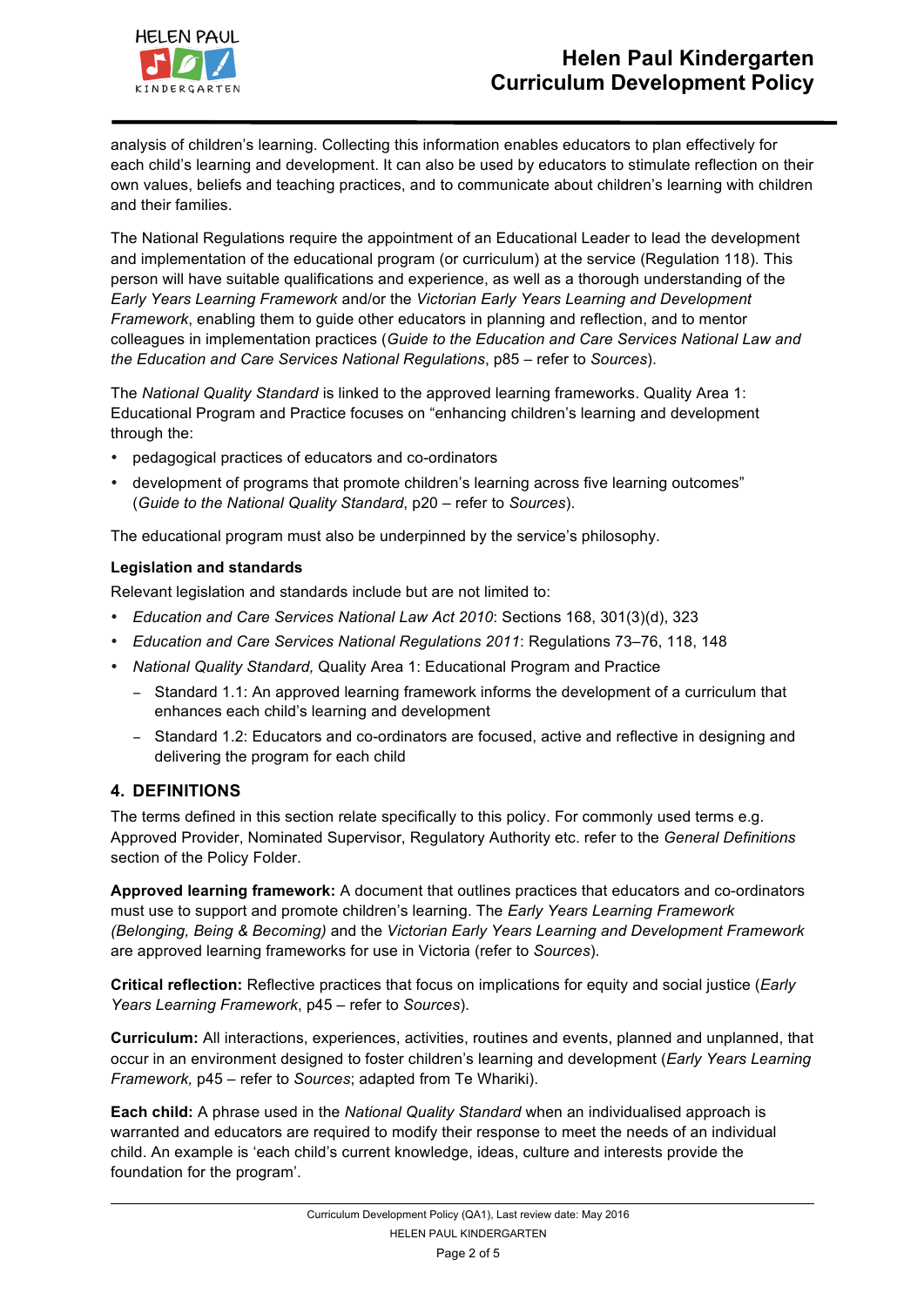

**Educational Leader:** The Approved Provider of an education and care service must designate, in writing, a suitably qualified and experienced educator, co-ordinator or other individual to lead the development and implementation of educational programs at the service (Regulation 118). This person must have a thorough understanding of the *Early Years Learning Framework* (or other approved learning framework), be able to guide other educators in their planning and reflection, and mentor colleagues in the implementation of their practice.

**Learning:** A natural process of exploration that children engage in from birth, as they expand their intellectual, physical, social, emotional and creative capacities. Early learning is closely linked to early development.

### **Learning framework:** Refer to **approved learning framework** above.

**Learning outcome:** A skill, knowledge or disposition that educators can actively promote in early childhood settings, in collaboration with children and families.

**Learning relationships:** Relationships that further children's learning and development. Both adult and child have intent to learn from one another.

**Play-based learning:** A context for learning through which children organise and make sense of their social world as they engage actively with people, objects and representations.

## **5. SOURCES AND RELATED POLICIES**

#### **Sources**

- *Belonging, Being & Becoming – The Early Years Learning Framework for Australia*: http://education.gov.au/early-years-learning-framework
- *Educators' Guide to the Early Years Learning Framework for Australia*: http://education.gov.au/early-years-learning-framework
- *Guide to the Education and Care Services National Law and the Education and Care Services National Regulations 2011*, ACECQA: www.acecqa.gov.au
- *Guide to the National Quality Standard*, ACECQA: www.acecqa.gov.au
- *National Quality Standard Professional Learning Program*: www.earlychildhoodaustralia.org.au/nqsplp
- *Victorian Early Years Learning and Development Framework*: www.education.vic.gov.au/earlylearning/eyldf/default.htm
- *Victorian Early Years Learning and Development Framework* Resources for Professionals: www.education.vic.gov.au/earlylearning/eyldf/profresources.htm

#### **Service policies**

- *Code of Conduct Policy*
- *Inclusion and Equity Policy*
- *Interactions with Children Policy*
- *Nutrition and Active Play Policy*
- *Participation of Volunteers and Students Policy*
- *Sun Protection Policy*
- *Supervision of Children Policy*
- *Water Safety Policy*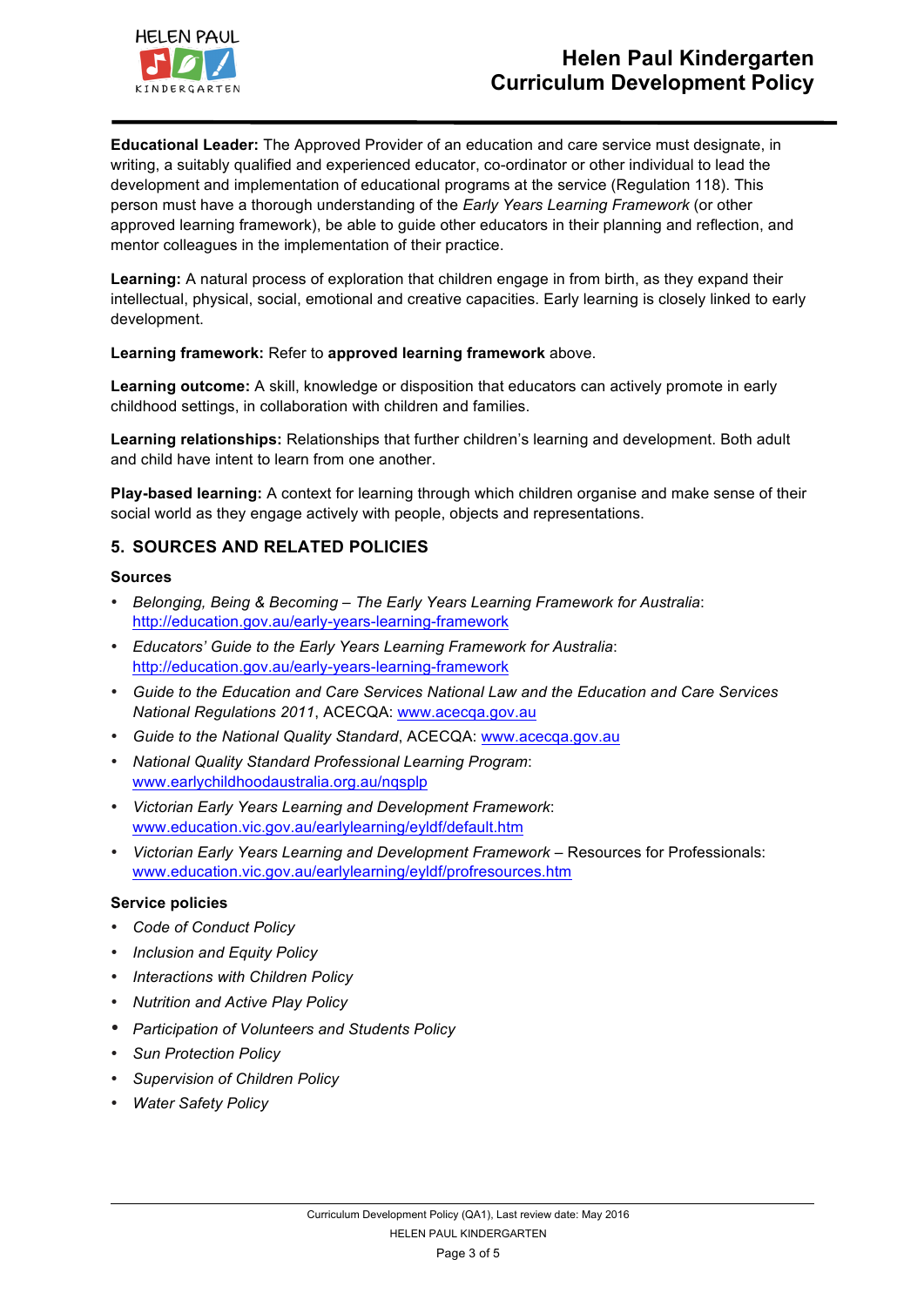

## **PROCEDURES**

### **The Approved Provider is responsible for:**

- ensuring that the educational program is stimulating and engaging, enhances children's learning and development, and is based on an approved learning frameworks (refer to *Definitions*) (Section 168)
- ensuring the developmental needs, interests and experiences, and the individual differences of each child are accommodated in the educational program (Section 168) (refer to *Inclusion and Equity Policy*)
- ensuring the educational program contributes to each child:
	- − developing a strong sense of identity
	- − being connected with, and contributing to, his or her world
	- − having a strong sense of wellbeing
	- − being a confident and involved learner
	- − being an effective communicator (Regulation 73)
- designating a suitably qualified and experienced Educational Leader to direct the development and implementation of educational programs at the service (Regulation 118)
- ensuring the staff record includes the name of the Educational Leader at the service (Regulation 148)
- ensuring that the service's philosophy guides educational program and practice
- ensuring that assessments of the child's developmental needs, interests, experiences and participation in the educational program are documented (Regulation 74(1)(a)(i))
- ensuring that assessments of the child's progress against the outcomes of the educational program are documented (Regulation 74(1)(a)(ii))
- ensuring documentation of assessments includes reflection on the period of time the child is at the service, and how documented information will be used by educators at the service (Regulation 74(2)(a)(i)&(ii))
- ensuring documentation is written in plain language and is easy to understand by both educators and parents/guardians (Regulation 74(2)(b))
- ensuring a copy of the educational program is displayed at the service and accessible to parents/guardians (Regulation 75)
- ensuring that parents/guardians are provided with information about the content and implementation of the educational program, their child's participation in the program and documentation relating to assessments or evaluations of their child (Regulation 76)
- developing and evaluating the educational program in collaboration with the Nominated Supervisor, educators, children and families.

### **The Nominated Supervisor is responsible for:**

- ensuring that the educational program is stimulating and engaging, enhances children's learning and development, and is based on an approved learning framework (refer to *Definitions*) (Section 168)
- ensuring the developmental needs, interests and experiences, and the individual differences of each child are accommodated in the educational program (Section 168) (refer *to Inclusion and Equity Policy*)
- displaying a copy of the educational program at the service in a location accessible to parents/guardians
- ensuring that each child's learning and development is assessed as part of an ongoing cycle of planning, documentation and evaluation